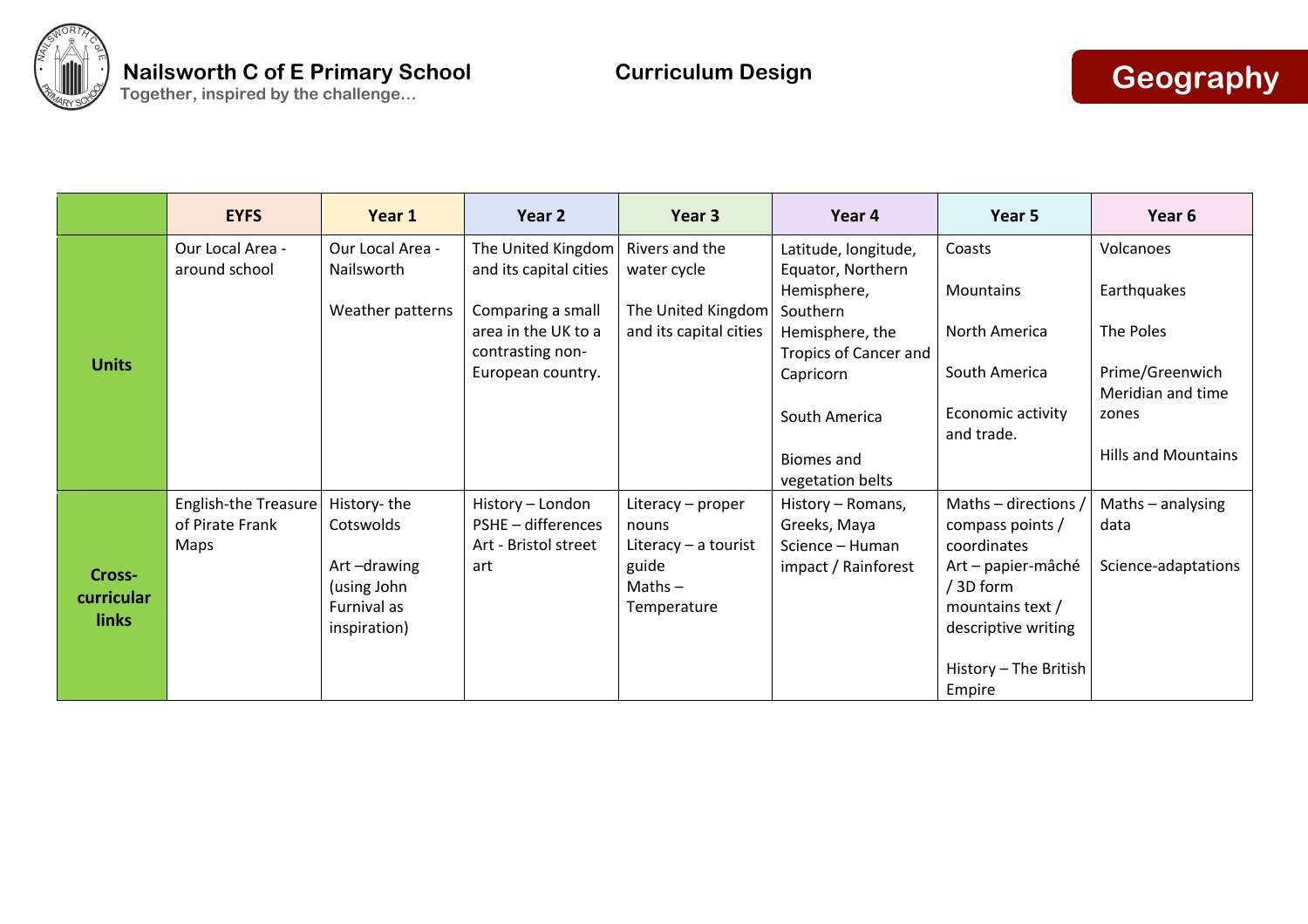

|                                       | <b>EYFS</b>                                                                                                                                                                                                                                                                                            | Year 1                                                                                                                                                                                                                               | Year 2                                                                                                                                                                                                                           | Year <sub>3</sub>                                                                                                                                                                                                                                                                                           | Year 4                                                                                                                                                                                                                                                                                                                                | Year 5                                                                                                                                                                                                                                                                                     | Year <sub>6</sub>                                                                                                                                                                                                                                                                                                                                                                                                                                                     |
|---------------------------------------|--------------------------------------------------------------------------------------------------------------------------------------------------------------------------------------------------------------------------------------------------------------------------------------------------------|--------------------------------------------------------------------------------------------------------------------------------------------------------------------------------------------------------------------------------------|----------------------------------------------------------------------------------------------------------------------------------------------------------------------------------------------------------------------------------|-------------------------------------------------------------------------------------------------------------------------------------------------------------------------------------------------------------------------------------------------------------------------------------------------------------|---------------------------------------------------------------------------------------------------------------------------------------------------------------------------------------------------------------------------------------------------------------------------------------------------------------------------------------|--------------------------------------------------------------------------------------------------------------------------------------------------------------------------------------------------------------------------------------------------------------------------------------------|-----------------------------------------------------------------------------------------------------------------------------------------------------------------------------------------------------------------------------------------------------------------------------------------------------------------------------------------------------------------------------------------------------------------------------------------------------------------------|
| <b>Locational</b><br><b>Knowledge</b> | ELG: People,<br>cultures and<br>communities:<br>Describe their<br>immediate<br>environment using<br>knowledge from<br>observation,<br>discussion, non-<br>fiction texts and<br>maps.<br>Link with Y1 -<br>Identify location as<br>Nailsworth and<br>identify some<br>characteristics of<br>Nailsworth. | To name, locate<br>and identify<br>characteristics of<br>the four countries<br>and capital cities<br>of the United<br>Kingdom and its<br>surrounding seas.<br>Name and locate<br>the world's seven<br>continents and<br>five oceans. | Name, locate and<br>identify<br>characteristics of<br>the four countries<br>and capital cities of<br>the United Kingdom<br>and its surrounding<br>seas<br>Name and locate<br>the world's seven<br>continents and five<br>oceans. | Locate the world's<br>countries, using<br>maps to focus on<br>Europe (including<br>the location of<br>Russia) and North<br>and South America.<br>Name and locate<br>cities and counties<br>in the United<br>Kingdom,<br>geographical<br>regions and their<br>identifying and<br>physical<br>characteristics | Locate the world's<br>countries, using<br>maps to focus on<br>Europe (including the<br>location of Russia)<br>and North and South<br>America.<br>Identify the position<br>and significance of<br>latitude, longitude,<br>Equator, Northern<br>Hemisphere,<br>Southern<br>Hemisphere, the<br><b>Tropics of Cancer</b><br>and Capricorn | Locate the world's<br>countries, using<br>maps to focus on<br>Europe (including<br>the location of<br>Russia) and North<br>and South America,<br>concentrating on<br>their<br>environmental<br>regions, key<br>physical and<br>human<br>characteristics,<br>countries, and<br>major cities | Locate the world's<br>countries, using<br>maps to focus on<br>Europe (including<br>the location of<br>Russia) and North<br>and South America,<br>Examine the<br>position and<br>significance of<br>latitude, longitude,<br>Equator, Northern<br>Hemisphere,<br>Southern<br>Hemisphere, the<br><b>Tropics of Cancer</b><br>and Capricorn,<br><b>Arctic and Antarctic</b><br>Circle, the<br>Prime/Greenwich<br>Meridian and time<br>zones (including day<br>and night). |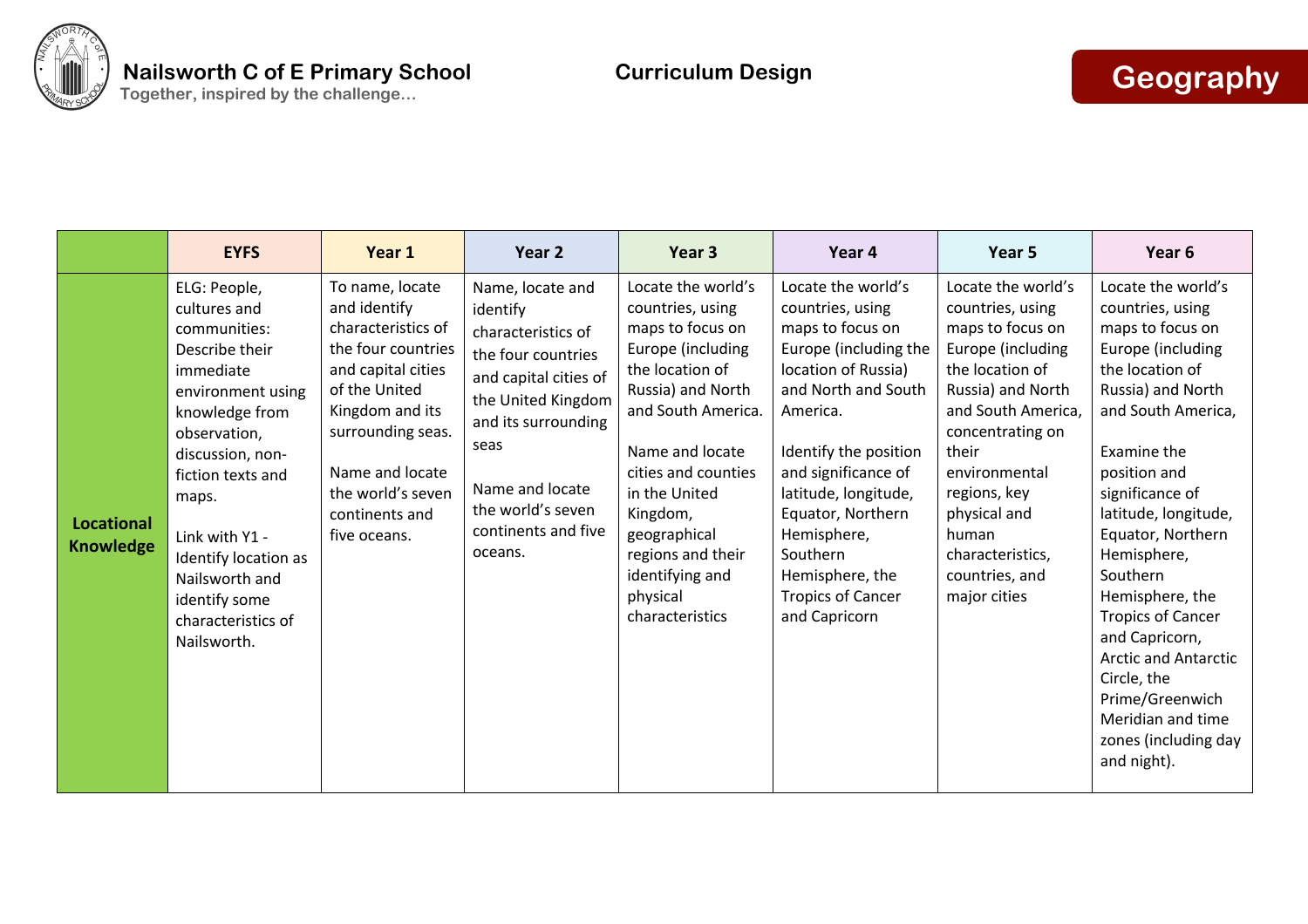

|                                  | <b>EYFS</b>                                                               | Year 1                                                                                                                                                                                        | Year 2                                                                                                                                                                                                                                                                                          | Year 3                                                                                                                                                            | Year 4                                                                                                                                     | Year 5                                                                                                                                                                                                                                                                                                   | Year 6                                                                                                   |
|----------------------------------|---------------------------------------------------------------------------|-----------------------------------------------------------------------------------------------------------------------------------------------------------------------------------------------|-------------------------------------------------------------------------------------------------------------------------------------------------------------------------------------------------------------------------------------------------------------------------------------------------|-------------------------------------------------------------------------------------------------------------------------------------------------------------------|--------------------------------------------------------------------------------------------------------------------------------------------|----------------------------------------------------------------------------------------------------------------------------------------------------------------------------------------------------------------------------------------------------------------------------------------------------------|----------------------------------------------------------------------------------------------------------|
| <b>Place</b><br><b>Knowledge</b> | Explain some<br>similarities<br>between<br>Nailsworth and<br>other areas. | Understand<br>geographical<br>similarities and<br>differences<br>through<br>studying the<br>human and<br>physical<br>geography of a<br>small area of<br>the United<br>Kingdom<br>(Nailsworth) | To Understand<br>geographical<br>similarities and<br>differences<br>through studying<br>the human and<br>physical geography<br>of a small area of<br>the United<br>Kingdom, and of a<br>small area in a<br>contrasting non-<br>European country<br>concentrating on<br>islands and sea<br>sides | Name and locate<br>counties and cities<br>of the United<br>Kingdom,<br>geographical<br>regions and their<br>identifying human<br>and physical<br>characteristics. | Locate the world's<br>countries, using maps<br>to focus on Europe<br>(including the location<br>of Russia) and North<br>and South America. | Develop contextual<br>knowledge of the<br>location of globally<br>significant places -<br>both terrestrial and<br>$marine - including$<br>their defining<br>physical and human<br>characteristics and<br>how these provide a<br>geographical context<br>for understanding<br>the actions of<br>processes | Investigate the<br>environmental regions<br>Europe (including<br>Russia) and North and<br>South America. |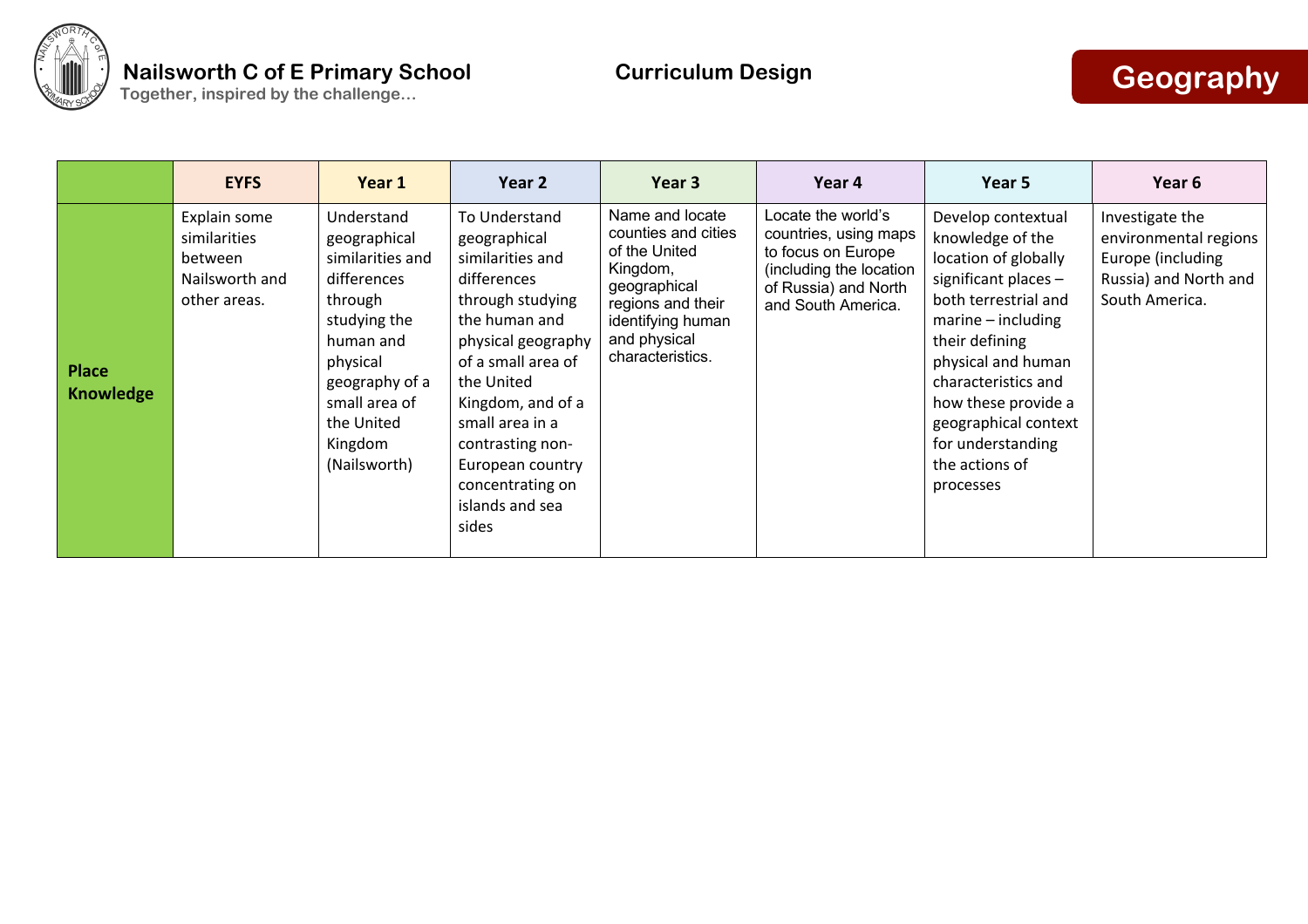

|                                                   | <b>EYFS</b>                                                                                                                                                                                                                                                                                         | Year 1                                                                                                                                                                                                                                                                                                                                                                                                                                                                                      | Year <sub>2</sub>                                                                                                                                                                                                                                                                                                                                                                                                                                                                                                                                                                                                                                                   | Year <sub>3</sub>                                                                                                                                                                                                                                                                                                           | Year 4                                                                                                                                                                                                                                                                                                                                                                                                                                            | Year 5                                                                                                                                                                                                                                                                                                                                                                                                                                                                                                                                                                                                                                                                               | Year 6                                                                                                                                                                                                          |
|---------------------------------------------------|-----------------------------------------------------------------------------------------------------------------------------------------------------------------------------------------------------------------------------------------------------------------------------------------------------|---------------------------------------------------------------------------------------------------------------------------------------------------------------------------------------------------------------------------------------------------------------------------------------------------------------------------------------------------------------------------------------------------------------------------------------------------------------------------------------------|---------------------------------------------------------------------------------------------------------------------------------------------------------------------------------------------------------------------------------------------------------------------------------------------------------------------------------------------------------------------------------------------------------------------------------------------------------------------------------------------------------------------------------------------------------------------------------------------------------------------------------------------------------------------|-----------------------------------------------------------------------------------------------------------------------------------------------------------------------------------------------------------------------------------------------------------------------------------------------------------------------------|---------------------------------------------------------------------------------------------------------------------------------------------------------------------------------------------------------------------------------------------------------------------------------------------------------------------------------------------------------------------------------------------------------------------------------------------------|--------------------------------------------------------------------------------------------------------------------------------------------------------------------------------------------------------------------------------------------------------------------------------------------------------------------------------------------------------------------------------------------------------------------------------------------------------------------------------------------------------------------------------------------------------------------------------------------------------------------------------------------------------------------------------------|-----------------------------------------------------------------------------------------------------------------------------------------------------------------------------------------------------------------|
| <b>Human</b><br><b>&amp;Physical</b><br>Geography | Know some<br>similarities and<br>differences<br>between the<br>natural world<br>around them.<br>Recognise<br>some<br>environments<br>that are<br>different from<br>the one in<br>which they live.<br>Understand the<br>effect of<br>changing<br>seasons and<br>the natural<br>world around<br>them. | To identify<br>seasonal and daily<br>weather patterns<br>in the United<br>Kingdom<br>To identify the<br>location of hot and<br>cold areas of the<br>world in relation to<br>the Equator and<br>the North and<br>South Poles<br>To use basic<br>geographical<br>vocabulary to refer<br>to: Key physical<br>features, including:<br>forest, hill,<br>mountain, soil,<br>valley,<br>vegetation<br>Key human<br>features, including:<br>city, town, village,<br>factory, farm,<br>house, office | Use basic geographical<br>vocabulary to refer to:<br>key physical features,<br>including: beach, cliff,<br>coast, forest, hill,<br>mountain, sea, ocean,<br>river, soil, valley,<br>vegetation, season and<br>weather<br>key human features,<br>including: city, town,<br>village, factory, farm,<br>house, office, port,<br>harbour and shop<br>Use simple fieldwork<br>and observational skills<br>to study the geography<br>of school, its grounds<br>and the key human and<br>physical features of its<br>surrounding<br>environment.<br>Use aerial photographs<br>and plan perspectives to<br>recognise landmarks<br>and basic human and<br>physical features. | Describe and<br>understand the<br>water cycle.<br>Cities and<br>counties in the<br>United Kingdom-<br>Human<br>Geography<br>Describe and<br>understand key<br>aspects of types<br>of settlement<br>and land use.<br>Physical<br>Geography<br>Physical<br>Geography:<br>Describe and<br>understand key<br>aspects of rivers. | Compare human<br>and physical<br>geography of a<br>region of the UK<br>and a region in a<br>European country.<br>Compare human<br>and physical<br>geography of a<br>region of the UK<br>and a region in<br>South America.<br>Concentrate on<br>their<br>environmental<br>regions, key<br>physical and<br>human<br>characteristics and<br>major cities.<br>Physical<br>Geography:<br>Describe and<br>understand biomes<br>and vegetation<br>belts. | Compare human and<br>physical geography of a<br>region of the UK and a<br>region in South America.<br>Concentrate on their<br>environmental regions, key<br>physical and human<br>characteristics and major<br>cities.<br>Compare human and<br>physical geography of a<br>region of the UK and a<br>region in a European<br>country.<br>Compare human and<br>physical geography of a<br>region of the UK and a<br>region in North America.<br>Human geography:<br>Economic activity including<br>trade links and the<br>distribution of natural<br>resources including energy,<br>food, minerals and water.<br>Physical Geography<br>Describe and understand<br>hills and mountains. | Compare<br>human and<br>physical<br>geography of<br>a region of the<br>UK and a<br>region in a<br>European<br>country.<br>Physical<br>Geography:<br>Describe and<br>understand<br>volcanoes and<br>earthquakes. |